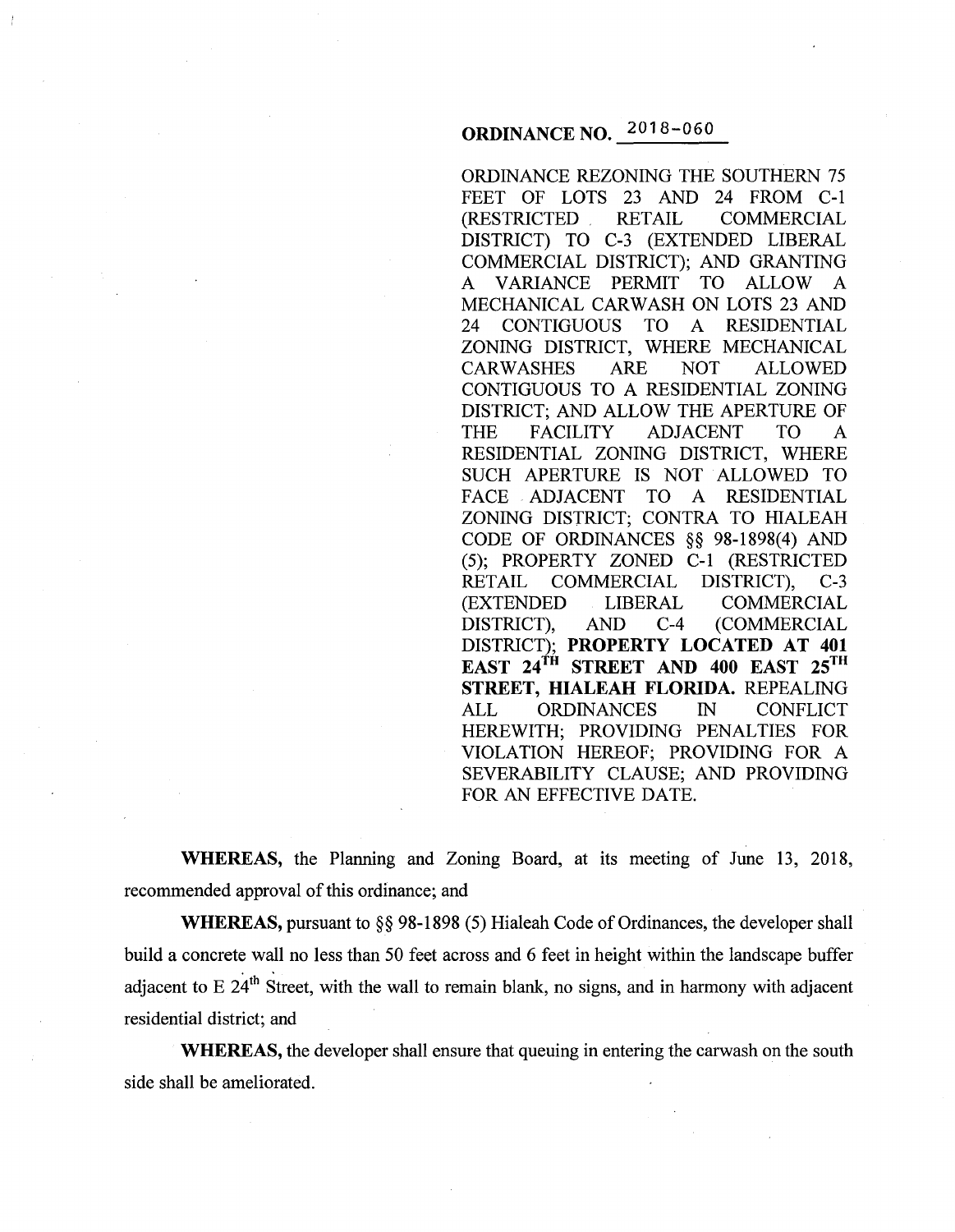## NOW, THEREFORE, BE IT ORDAINED BY THE MAYOR AND THE CITY COUNCIL OF THE CITY OF HIALEAH, FLORIDA THAT:

**Section 1:** The southern 75 feet of lots 23 and 24 of the below-described property is hereby rezoned from C-1 (Restricted Retail Commercial District) To C-3 (Extended Liberal Commercial District).

**Section 2:** The below-described property is hereby granted a variance permit to allow a mechanical carwash on lots 23 and 24 contiguous to a residential zoning district, where mechanical carwashes are not allowed contiguous to a residential zoning district, and allow the aperture of the facility adjacent to a residential zoning district, where such aperture is not allowed to face adjacent to a residential zoning district, contra to Hialeah Code of Ordinances §§ 98-1898(4) and (5) that provide in relevant part: "Mechanical carwashes. Mechanical carwash facilities shall be permitted in C-2, C-3 and C-4 zoning districts for automobiles, minivans, SUV s, pickup and sports utility trucks, whether freestanding or ancillary in use; provided, that they comply with the following: (4) The location of the facility shall not be abutting or contiguous to a residential zoning district. ( 5) The placement of the aperture of the facility shall not face adjacent (separated by a right-of-way) to a residential zoning district." Property located at 401 East  $24^{TH}$  Street and 400 East  $25^{TH}$  Street, Hialeah, Florida, and legally described as follows:

> Lots 1, 2, 3, 4, 23 and 24, Block 1B of "SIXTH ADDITION TO THE TOWN OF HIALEAH", according to the Plat thereof, as recorded in Plat Book 8, at Page 54, of the Public Records of Miami-Dade County, Florida.

### **Section 3: Repeal of Ordinances in Conflict.**

All ordinances or parts of ordinances in conflict herewith are hereby repealed to the extent of such conflict.